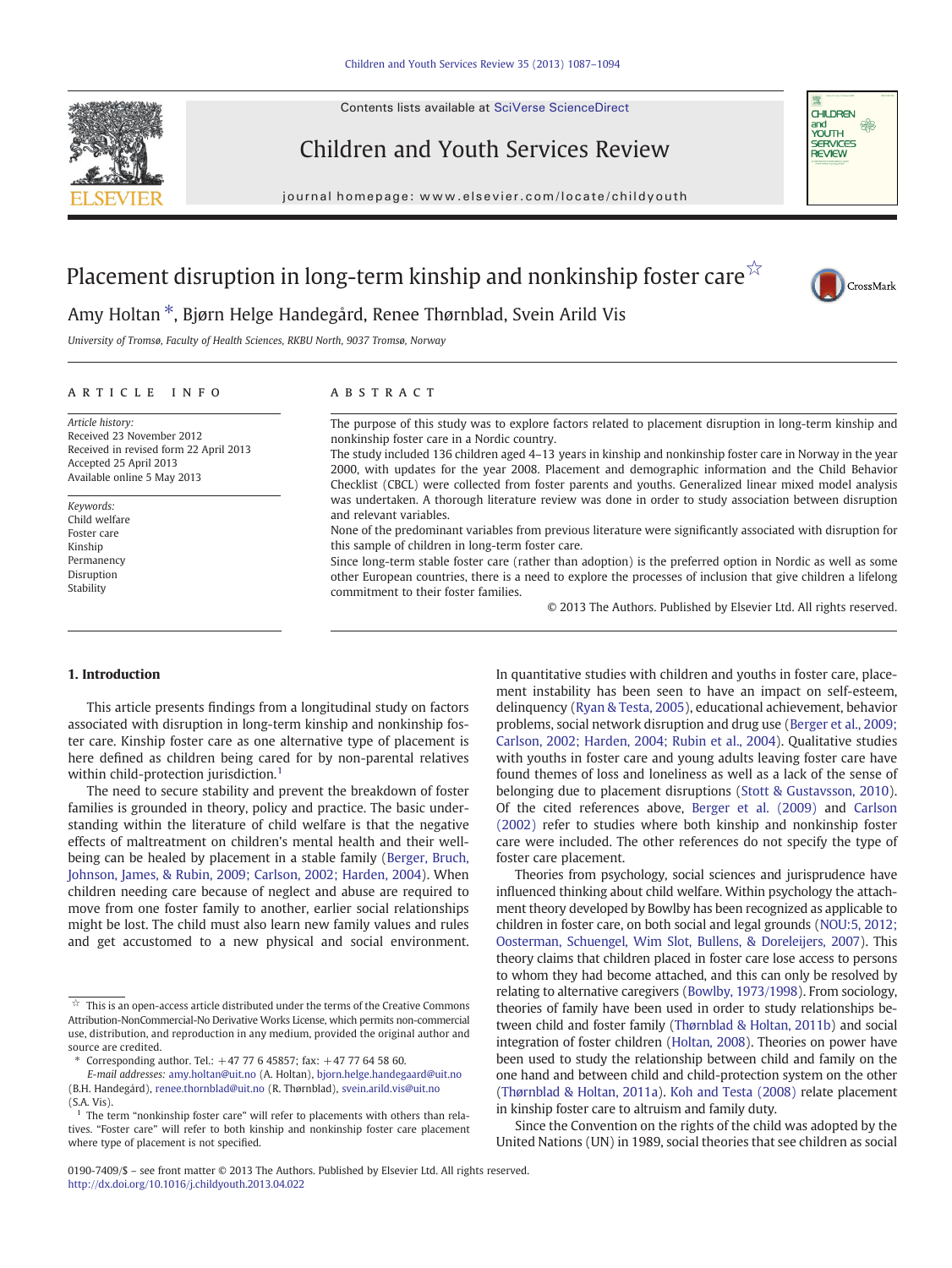actors and not merely as objects of socialization have come to the fore. Although there is little empirical evidence of a link between child collaboration in the placement process and subsequent placement disruption, it has been suggested that greater stability in foster care is achieved when the child participates in the matching and preparation process [\(Altshuler, 1999](#page-6-0)). In many agencies in western countries, however, a limited pool of available foster carers limits participation by children in "choosing" a caregiver.

The underlying goal of foster care is that children should avoid multiple moves between different kinship and nonkinship foster homes and group homes. This goal may be seen either as "permanence" or "stability." Permanency refers to reunification, adoption or guardianship [\(Winokur, Holtan, & Valentine, 2009](#page-7-0)). Stability refers to number of placements, re-entry and length of placement (op. cit.). As there are essential differences among countries concerning childwelfare policy, legislation and practice, the relevance of these two terms will vary between countries. Within Nordic countries, the Netherlands, Spain and Australia, long-term stable foster care is preferred, and adoption is seldom an option ([Sallnäs, Vinnerljung, &](#page-7-0) [Kyhle Westermark, 2004; Strijker, Zandberg, & Van Der Meulen,](#page-7-0) [2003\)](#page-7-0). Stability is therefore a relevant measure in the evaluation of foster care in these countries ([Sallnäs et al., 2004](#page-7-0)). The aim in these countries is to maintain continuity of family relationships while the child is in state custody. In the US, in contrast, the 1980 Adoption Assistance and Child Welfare Act requires that public child-welfare agencies pursue legal permanence (adoption, guardianship) for children in out-of-home care [\(Shlonsky, 2006](#page-7-0)). Permanency thus is in line with US policy and legislation.

Although child-welfare policy has emphasized stability, research indicates that placement disruption is a major problem of child welfare in western countries. Rates of prematurely terminated placements vary from 30 to 37% in a Swedish sample, the exact number depending on whether a narrow or wide definition of breakdown was applied ([Sallnäs et al., 2004\)](#page-7-0), and is 39% in a Norwegian sample of 70 children during a period of 7.5 years ([Christiansen, Havik, &](#page-6-0) [Anderssen, 2010\)](#page-6-0). Half of all children in the US experience at least one placement change while in care ([Connell et al., 2006\)](#page-6-0). A longitudinal study from Spain, however, reports that only 15% of children in foster care (in a sample of 649) experience two or more placements [\(del Valle, López, Montserrat, & Bravo, 2009\)](#page-6-0). The authors state that stability emerges as a dominant trait in Spanish foster care.

The research literature differs in terminology and definitions of placement disruption, e.g., breakdown, instability, number of placement changes, unplanned removal. We define placement disruption in this article as the phenomenon when a foster-home agreement is terminated and a child in state custody (on care orders) must move to another foster family or residential care.

#### 1.1. Purpose and aim

The purpose of this study was to explore factors associated with placement disruption in long-term nonkinship and kinship foster care in a Norwegian sample of 136 foster children. The study sought to identify the child and placement characteristics associated with disruption. The aim was to place the findings in the context of current child-protection policy in a Nordic country and discuss the implications of the findings for further research in order to create stable placements.

#### 2. Research on factors associated with disruption

There are several studies and systematic reviews on factors related to stability versus multiple placements. In the following section we will give an overview of the significant factors.

#### 2.1. Factors associated with children's background

#### 2.1.1. Age at placement

In their systematic review, [Oosterman et al., 2007](#page-6-0), examine risk and protective factors associated with placement breakdown across 26 studies (dating from 1960 to 2005) of 20,650 children in foster families. Of these, six studies of 11,390 participants compared kinship and nonkinship foster care in relation to placement disruption [\(Berridge & Cleaver, 1987; Iglehart, 1994; James, 2004; Usher,](#page-6-0) [Randolph, & Grogan, 1999; Webster, Barth, & Needell, 2000; Wulczyn,](#page-6-0) [Kogan, & Harden, 2003](#page-6-0)).

Results from the analysis of the total sample indicate that children placed at an older age experience more placement breakdown [\(Oosterman et al., 2007\)](#page-6-0). Meta-analysis shows significant but small effect sizes, and smaller effects in multivariate studies when controlling for other factors (op. cit.). Their findings also indicate that age was a more important factor in non-US studies and in more recent studies. Recent studies further show that risk of disruption increases with a child's age ([Akin, 2011; Connell et al., 2006; Strijker, Knorth,](#page-6-0) [& Knot-Dickscheit, 2008\)](#page-6-0).

#### 2.1.2. Behavior problems

The systematic review by [Oosterman et al. \(2007\)](#page-6-0) showed a significant association between behavior problems and disruption in several studies. These studies found that children and adolescents with behavioral problems were the least likely to achieve placement stability. For example, [James \(2004\)](#page-6-0) found that 20% of all placement changes were behavior related and 70% of all placement changes were the result of system or policy mandates. The remaining 10% were caused by events occurring in the lives of the foster families (sample size  $= 1084$ ). The highest risk of behavior-related moves occurred during the 100 days after placement (associated with older age and evidence of externalizing problems). Findings from the study suggest that behavior-related problems could serve as a critical marker for targeted intervention.

Newer studies are confirming an association between placement disruption and behavior problems [\(Akin, 2011; Chamberlain et al.,](#page-6-0) [2006; Eggertsen, 2008; Hurlburt, Chamberlain, Degarmo, Zhang, &](#page-6-0) [Price, 2010](#page-6-0)). However, there are studies that demonstrate no association between the number of placements and mental health ([Berger](#page-6-0) [et al., 2009; Chew, 1998\)](#page-6-0). These studies indicate that other demographic or environmental factors may contribute to behavioral outcomes. They emphasize a need to understand the complexity of foster-care moves. Some moves might in fact be fruitful for children [\(Berger et al., 2009; Chew, 1998](#page-6-0)). For example, if the foster parents cannot nurture a close relationship with a foster child, and if the child is allowed to play an active role in the placement process, the child may choose to break off the relationship ([Andersson, 2005\)](#page-6-0). In such cases, breakdown might not be a bad outcome for the child [\(Andersson, 2005](#page-6-0)).

#### 2.1.3. Placement history

Results suggest that children with previous placements in foster care experience more placement disruptions, although there is doubt whether number of placements is an independent predictor [\(Oosterman et al., 2007:](#page-6-0)66). [Oosterman et al. \(2007\)](#page-6-0) cite [Webster](#page-7-0) [et al. \(2000\),](#page-7-0) for instance, and claim that children with more than one placement move in the first year of foster care were more likely to experience placement instability over the long term than if they did not move or were moved only once during their first year in foster care. In their review, [Oosterman et al. \(2007\)](#page-6-0) found that the first six months of placement carry the highest risk of disruption. Subsequent studies also have found that early stability is an important predictor of foster-care permanency [\(Akin, 2011; Koh & Testa, 2008; Lernihan](#page-6-0) [& Kelly, 2006; Strijker et al., 2008\)](#page-6-0).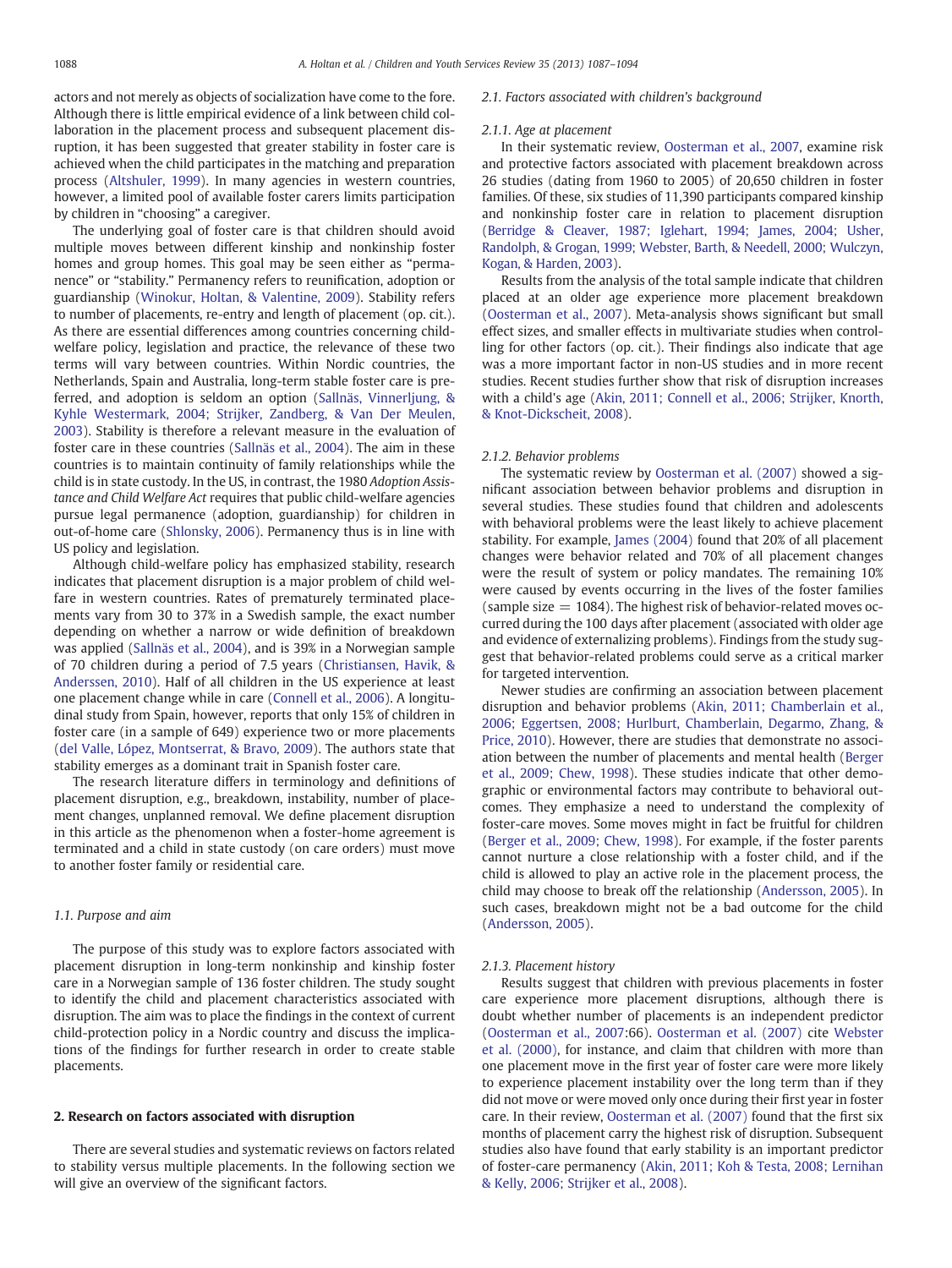### 2.1.4. Reasons for out-of-home placement

It appeared in the review of [Oosterman et al. \(2007:64\)](#page-6-0) that children in foster care for reasons of abuse had more placement breakdown than children who were in foster care because of neglect. [Eggertsen \(2008\)](#page-6-0) also found that children who had experienced sexual abuse were slightly more likely to experience multiple placements than children placed for other reasons.

#### 2.2. Placement-related factors

#### 2.2.1. Kinship foster care

In the United States and Australia, legislation over the last 20 years has preferred kinship placement as the placement of choice, when appropriate ([Ainsworth & Maluccio, 1998; Geen, 2000; Hegar &](#page-6-0) [Scannapieco, 1999\)](#page-6-0). In some European countries as well, there has been a shift in policy toward giving priority to kinship placements [\(Broad, 2004](#page-6-0)). In Norway, regulations from 2004 were incorporated saying that child welfare "shall always consider whether any of the child's family or close network can be selected as foster parents" [\(The Ministry of Children, 2003\)](#page-7-0).

A systematic review of safety, permanency and well-being outcomes compared kinship foster care to nonkinship foster care [\(Winokur et al., 2009](#page-7-0)). Sixty-two studies published from 1991 to 2006 were included. Children in nonkinship foster care were 2.6 times more likely than children in kinship foster care to experience three or more placements. A research review of stability for children in foster care in general reported evidence in favor of kinship foster care [\(Holland, Faulkner, & Perez-del-Aguila, 2005\)](#page-6-0) (not cited in [Oosterman et al., 2007\)](#page-6-0). In their systematic review of disruptive placements, however, [Oosterman et al. \(2007\)](#page-6-0) found no significant association between kinship foster care and breakdown. A research review of foster care in Nordic and other European countries 1980–2009 found that there were fewer placement movements among children in kinship foster care than among children in nonkinship foster care [\(Backe-Hansen, Egelund, & Havik, 2010:](#page-6-0)19–27).

Studies published later than 2005 (and not included in the three reviews cited above) found that kinship foster care is a predictor of stability. These are from the US ([Akin, 2011; Hurlburt et al., 2010](#page-6-0)), Ireland ([Lernihan & Kelly, 2006](#page-6-0)), the Netherlands ([Strijker et al.,](#page-7-0) [2008\)](#page-7-0), and Spain [\(del Valle et al., 2009](#page-6-0)).

Several studies find that kinship placements are more stable than nonkinship placements but that the advantage diminishes as the duration of care increases ([Lernihan & Kelly, 2006; Testa, 2001\)](#page-6-0). In their matched samples of children in kinship and nonkinship foster care, [Koh and Testa \(2008\)](#page-6-0) still found that kinship placements were more stable, in the sense that children in kinship foster care were less likely to experience an initial placement disruption than were children in nonkinship foster homes.

#### 2.2.2. Inclusion and sense of belonging

The quality of foster caregiving is described in a number of studies as a protective factor with respect to placement disruption [\(Oosterman et](#page-6-0) [al., 2007\)](#page-6-0). In their narrative review of the literature on family contact for children in kinship, nonkinship and residential placements, [Sen and](#page-7-0) [Broadhurst \(2011\)](#page-7-0) conclude that quality contact with family members, in conjunction with positive professional interventions, promotes successful family placement stability or reunification.

Similar findings by [Palmer \(1996\)](#page-6-0), based on theories of attachment, found that inclusive practices, such as treating parents as an important part of their children's lives, promoted stability. In her longitudinal qualitative study from Sweden, [Andersson \(2005\)](#page-6-0) concluded that inclusive practices by foster parents influenced the social adjustment and well-being of foster children as they became adults. [Leathers](#page-6-0) [\(2006\)](#page-6-0) found that the sense of belonging in the foster home was highly predictive of placement stability. Integration in the foster home mediated the association between behavior problems and the risk of disruption. It should be noted that [Palmer \(1996\)](#page-6-0), [Andersson \(2005\)](#page-6-0) and [Leathers \(2006\)](#page-6-0) did not include kinship foster care in their studies.

#### 2.2.3. Presence of biological children of the foster parents and sibling placements

According to [Oosterman et al. \(2007\),](#page-6-0) there was a reasonably consistent association between the presence of biological children of the foster parents and placement disruption (referring to studies mainly prior to 2000). However, other factors in play were age and gender of the children, as well as the motivation of foster parents.

Most of the studies cited by [Oosterman et al. \(2007\)](#page-6-0) showed that placement with siblings was associated with less breakdown. [Akin](#page-6-0) [\(2011\)](#page-6-0) and [Holland et al. \(2005\)](#page-6-0).

#### 2.2.4. Contact between biological parents and child

Studies on the role of biological parents and disruption included in [Oosterman et al. \(2007:26\)](#page-6-0) focused on visitation patterns and amount of contact. They found no conclusive evidence that the amount of contact affected the disruption rate. The included studies were mainly based on univariate analysis, and the authors recommended a multivariate model to examine this topic [\(Oosterman et al., 2007](#page-6-0)). Exploratory qualitative study of kinship foster care placements, however, revealed that contact with biological parents was a stressor [\(Terling-Watt, 2001](#page-7-0)).

#### 2.2.5. Child-protection support and professionalism of workers

[Oosterman et al. \(2007:71\)](#page-6-0) referred to six studies dating from 1983 to 2001 on the practices of agencies and the professionalism of social workers. All but one study found that placements with case worker contact, support and training were less likely to disrupt. The research review concerning stability for children in foster care reported evidence in favor of individualized, multidimensional support ([Holland](#page-6-0) [et al., 2005](#page-6-0)). Their review included both kinship and nonkinship foster care placements. The number of caseworkers as well as their tenure of employmentwere positively associated with placement success [\(Eggertsen, 2008](#page-6-0)). This study did not specify type of placement (kinship or nonkinship).

#### 2.2.6. Demography of caregivers

Studies on the demography of caregivers associated with disruption cited by [Oosterman et al. \(2007\)](#page-6-0) refer to factors such as the caregiver's age, length of marriage, income, religion and occupation. Kinship and nonkinship status were not specified. The studies date mainly between 1970 and 1980, and there were few findings of association between the factors studied and placement disruption. Exploratory qualitative analyses in the study of [Terling-Watt \(2001\)](#page-7-0) revealed that health limitations of relatives were stressors. However, there is a gap in the literature on the association between socioeconomic variables of foster parents and disruption.

In summary, research indicates that the dominant factors in placement disruption seem to be:

- Child background variables such as child behavior, child age at placement, previous placement breakdown.
- Placement-related factors such as type of placement, quality of foster care, demographics and relationships within the care system.
- Service-provision factors.

#### 3. Methods

#### 3.1. Participants and procedures

This article presents findings from a longitudinal study of 136 children aged 4–13 years in kinship and nonkinship foster care in Norway. Data were first collected in 2000, and then again in 2008. In year 2000 (T1), a total of 246 children (in 214 foster homes) in state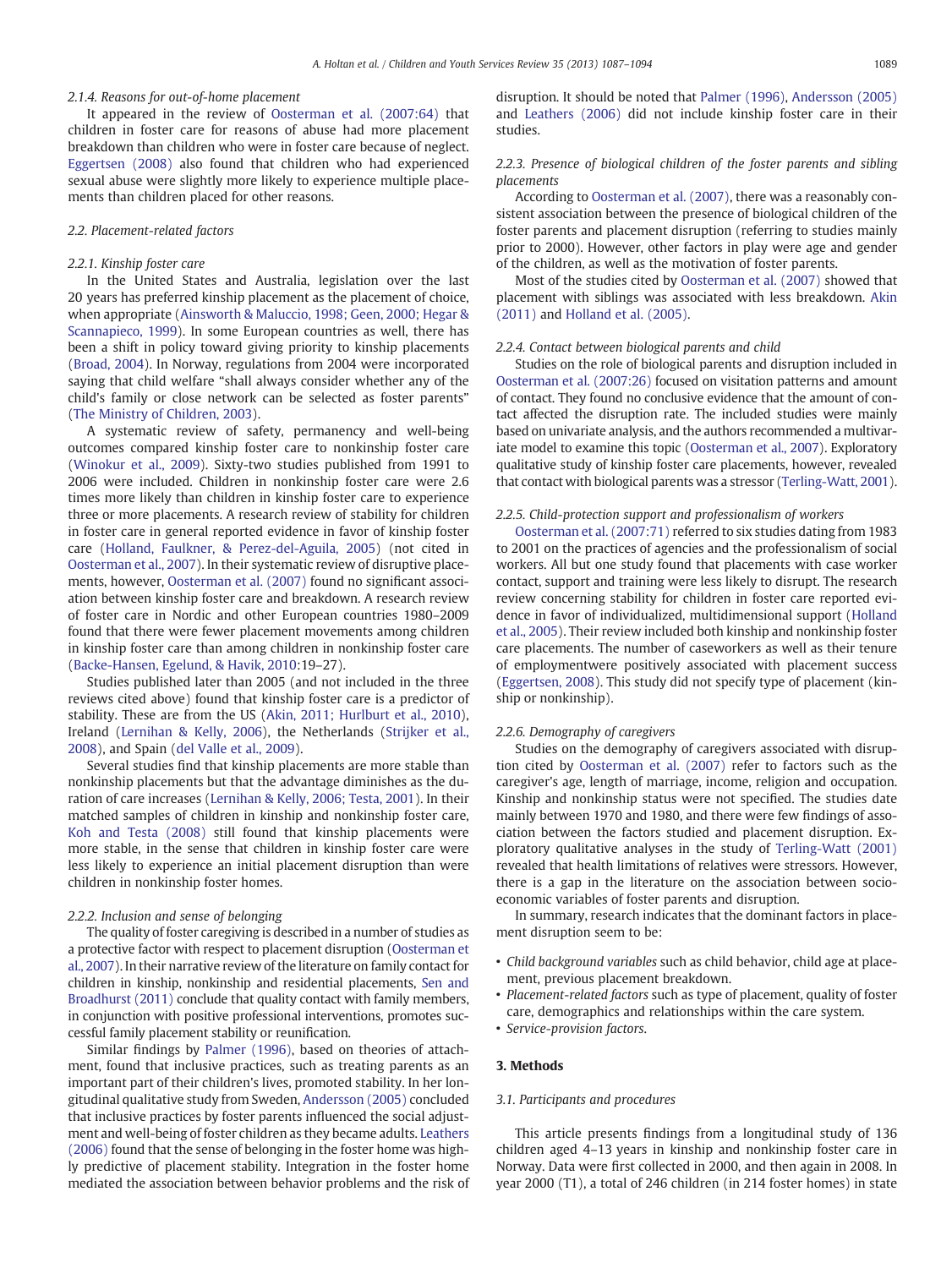custody, aged 4–13, with a minimum stay of one year in kinship and nonkinship foster care, participated in the quantitative study [\(Holtan et al., 2005](#page-6-0)).

#### 3.1.1. T1 participants and recruiting process

Kinship placements were not registered at the state level in Norway, thus information had to be collected from local municipalities. From a total of 436 child-protection authorities, 238 kinship foster families were found within 104 municipalities. Of these, foster parents from 234 placements were asked to participate in the study. The final sample of kinship foster children at T1 consisted of 135 children in 124 foster homes, representing a response rate of 57.7%. Child Behavior Checklist (CBCL; see 3.2.1 below for details) information on 122 of these children was obtained.

For the sample of nonkinship foster children at T1, all nonkinship foster parents (192) in three of Norway's 19 counties, geographically spread, were asked to participate in the study. The foster parents of 111 children in 90 foster homes participated, representing a response rate of 57.8%. CBCL information was obtained from all 111 children.

At T1, the unit of analysis was one child per foster home, with 124 in kinship and 90 in nonkinship foster care. There were no differences between the kinship and nonkinship samples with regards to age, gender, duration in present care and age at first removal. The mean age of the kinship sample was 8.9 years  $(SD = 2.7)$  and of the nonkinship sample 9.5 years (SD = 3.0). The mean duration in present care of the kinship sample was 5.1 years ( $SD = 2.9$ ) and of the nonkinship sample 5.7 years  $(SD = 3.0)$ . The mean age at first removal into foster care for both samples was 3.1 years ( $SD = 2.7$ ) in kinship,  $SD = 2.8$  in nonkinship).

In both the kinship and nonkinship samples, the child-welfare authorities sent written information and a letter of consent to the foster parents. The foster parents sent their consent to the researchers, who administered the questionnaires.

In 2000 an additional qualitative sample was available with interviews with children (17), parents (14) and foster parents (16) [\(Holtan, 2008](#page-6-0)). In 2008 all T1 participants were asked to participate in a follow-up study (T2).

#### 3.1.2. T2 recruiting process and participants

As a condition for approval of the study, we had to ask participants at T1 whether we could ask them again for participation at T2. Foster parents of 233 foster children (in 200 foster homes) gave their consent to be asked for participation at T2. Because we also included youths 16 years or older at T2, foster parents were asked to forward a letter of consent to the foster children. Forty-four youths filled out the questionnaire, and 12 were interviewed.

Information at T2 was obtained from 58.4% of the T1 children, including 56.5% kinship children and 60.6% of the nonkinship children.

#### 3.2. Material

#### 3.2.1. Data provided by foster parents

The main source of data for this article is the questionnaire filled out by foster parents at T1 and T2. Questions at T1 included: (1) Care experiences of children placed in care (e.g., age at first removal, number of moves, duration in care); (2) Children's family contact (e.g., visits to biological parents and siblings, location of foster home and birth home, parental appeal against placement decision); (3) Caregiver characteristics (e.g., age, marital status, education, income, health, degree of relatedness between child and caregivers); and (4) Social services received (type and number of professional support services). At T2, questions about placement history between T1 and T2 were added. Some of the questions were open-ended, asking the foster parents to describe relational aspects, e.g.: "How would you describe your relationship with the foster child today?"

When data were collected by interview instead of questionnaire, the interview covered the same topics as the questionnaire.

The CBCL was completed by foster parents if the child was below the age of 18 years. The CBCL is a 120-item questionnaire which reflects the parent's view of the child's behavior during the previous six months ([Achenbach, 1991\)](#page-6-0). It provides a Total Problem score and two broadband scales (Internalizing, Externalizing). In this study we only use the Total Problem score in the analysis.

#### 3.2.2. Data provided by foster youth

Data were collected from foster children at T2 through questionnaire, interview and Adult Self-Report (for those above 18 years old). Both questionnaire and interview asked questions about foster care and history, relationship to family and foster family, education, work and child protection support.

#### 3.2.3. Overview of data and participants

The main sources of data for this article were the questionnaire (or interview) and CBCL from foster parents at T1 and again at T2 (129). We supplied the analysis with T1 foster parent questionnaire and T2 youth interview and questionnaire ( $n = 5$ ) for those where foster parent data were missing on T2. In addition, because the foster parent questionnaire was missing for T1 and T2 in two cases, analysis of these two cases is based on the T1 foster-parent interview and a T2 youth interview. See Table 1 for complete details about data sources at T1 and T2.

The reason for including data other than the foster parent questionnaire information was to report data about foster-care disruption in as many cases as possible (in order to decrease the drop-out/attrition rate).

Participants at T2 were 136 children from 117 foster homes. Their mean age was 17.7 years (SD  $= 2.8$ ). There were 77 boys and 59 girls, with placement experience from kinship foster care ( $n = 74$ ) and nonkinship foster care ( $n = 62$ ).

The Regional Ethical Committee and the Norwegian Data Inspectorate approved the study. A decision by the Norwegian Data Inspectorate forbade questions concerning reasons for placement, since biological parents had not been asked for consent.

#### 3.3. Statistical analysis

Participation/non-participation at T2 was evaluated using generalized linear mixed model analysis using the GLIMMIX procedure in SAS, using a logit link. Since there are 30 families in this sample with two or three foster children, some dependency is introduced in the participation status. This might affect the results of the attrition analysis.

All of the following variables were entered as fixed effects in the attrition analysis: age at first placement, number of years in this foster placement, number of earlier placements, child gender, mother's education and whether or not the foster parents had their own children.

None of the predictors were significantly associated with participation status. For 28 of the 30 families with more than one child included in this investigation, the same participation status prevailed for all children. However, it is likely that the reason for this is related

#### Table 1

Data source and participants at T1 and T2 within kinship and nonkinship placements.

| Type of data at T1 and T2                          |                                                          |      | Type of placement |               |  |  |
|----------------------------------------------------|----------------------------------------------------------|------|-------------------|---------------|--|--|
| T1 data                                            | T2 data                                                  | Kin. | <b>Nonkin</b>     | Total         |  |  |
|                                                    | Foster parent questionnaire Foster parents questionnaire | 63   | 66                | 129           |  |  |
| Foster parent questionnaire Foster youth interview |                                                          |      | $\Omega$          | 3             |  |  |
| Foster parent questionnaire                        | Foster vouth                                             |      | $\Omega$          | 2             |  |  |
|                                                    | questionnaire $+$ interview                              |      |                   |               |  |  |
| Foster parent interview                            | Youth interview                                          |      | $\Omega$          | $\mathcal{L}$ |  |  |
| Final sample (including foster parents and youth)  |                                                          | 70   | 66                | 136           |  |  |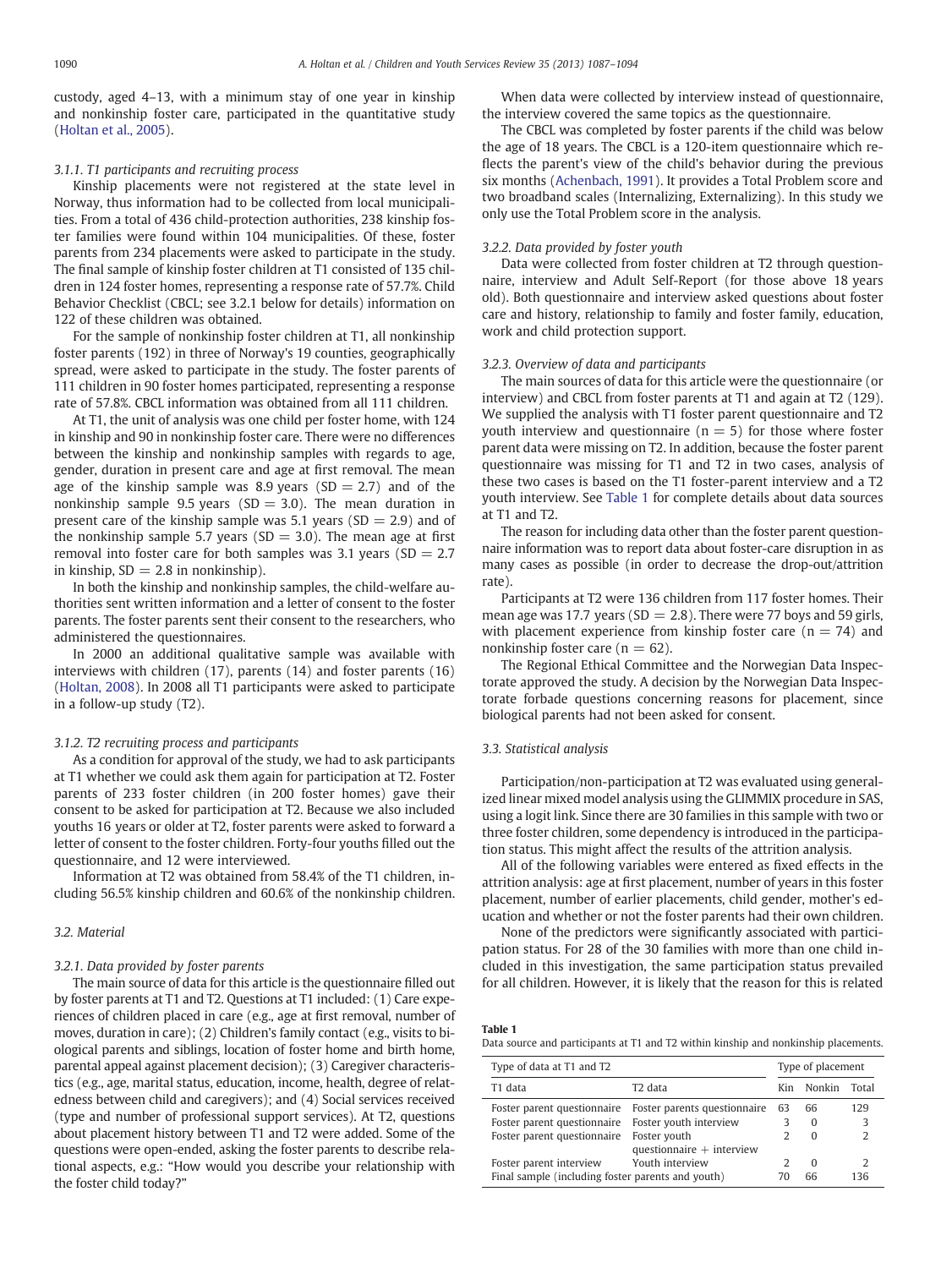to motivation or opportunity to participate, and not the selected predictors of participation at T2.

Associations between disruption and explanatory variables were studied by the generalized linear mixed model analysis, taking the predictors one by one. Probable within-family dependency in the disruption status is handled by the generalized linear mixed model analysis. The selection of variables for the analysis was based on previous research findings.

#### 4. Results

Of a total of 136 placements, 17 disrupted (12.5%). In the generalized linear mixed model analysis, the predominant variables from the literature review were included. These were: children's background variables such as age at first placement, length of stay within the T1 foster home and number of placements prior to the T1 placement. Among placement-related factors we included type of placement, presence of foster parents' own children, biological sibling in foster home and whether foster home and birth home were located in the same local community at T1. The variable visits to biological parents was set to monthly or more, as the qualitative study of [Terling-Watt](#page-7-0) [\(2001\)](#page-7-0) revealed that contact with biological parents was a stressor. Among caregiver demographics we included marital status. In addition to predominant variables from the literature review we added two variables of our interest: child gender and educational level of foster home.

Associations between disruption and explanatory variables are presented in Table 2.

In this generalized linear mixed model analysis, no variables were significantly related to disruption. Mean stay in the foster home for the disrupted group was 8.9 years ( $SD = 3.6$  years). Mean age at first placement in out-of-home care was 4.6 ( $SD = 3.3$ ), and mean age at placement in the T1 foster home was  $5.1$  (SD = 0.5). Mean number of placements before T1 was 0.5 ( $SD = 0.5$ ). The mean score for CBCL Total Problem was 28.6 (SD = 22.9) compared to 28.1 (SD = 22.4) for the stability (i.e., non-disrupted) group.

At T1, the foster parents were asked where they believed the child would reside during their adolescence. Of the disrupted cases, seven kinship foster parents and six nonkinship foster parents answered "in their home until adulthood."

As Table 3 shows, most foster children from disrupted placements moved to residential care. Within the disrupted kinship placement group, the children moved equally to other relatives, to nonkinship foster families and to residential care. Most children from the nonkinship group moved to residential care, and only a few to another nonkinship foster family.

Of the disrupted kinship placements, four were placed with the mother's side of the family and two with the father's side, with grandparents (3), aunts (2) and mother's cousin (1).

The result of the formal disruption of the foster care arrangement differed according to the relationship between foster family and foster child. For some, the formal disruption did not influence the social relationship; the child maintained a relationship with the foster family. For others, the social relationship ended totally, while for some the content of the social relationship changed and the durability became uncertain.

An example of the maintenance of family relations after formal disruption and removal was a young girl moving from her grandmother's home to that of her aunt and uncle in order to attend high school. The relocation served multiple purposes. First, it involved moving from a remote area to a town with access to a high school and leisure activities. Second, it provided respite for the grandmother. The grandmother describes the young girl's family position:

"The family has agreed on giving her as good upbringing/childhood as possible (…) I am, and we were grateful that we succeeded after

#### Table 2

Predictors associated with disruption. Results of generalized linear mixed model analysis.

|                                                |    |      | Bivariate analysis |                    |  |
|------------------------------------------------|----|------|--------------------|--------------------|--|
|                                                | N  | %    | 0 <sub>R</sub>     | 95% CI             |  |
| Children's background                          |    |      |                    |                    |  |
| Gender                                         |    |      | 0.89               | (0.22, 3.66)       |  |
| <b>Boys</b>                                    | 9  | 11.7 |                    |                    |  |
| Girls                                          | 8  | 13.6 |                    |                    |  |
| Age at first placement                         |    |      | 1.21               | (0.99, 1.47)       |  |
| (Age at placement T1)                          |    |      | 1.17               | (0.97, 1.41)       |  |
| Length of stay T1 foster home                  |    |      | 0.89               | (0.71, 1.12)       |  |
| Number of placements prior to T1               |    |      | 1.20               | (0.59, 2.46)       |  |
| Earlier placements                             |    |      | 1.26               | (0.39, 4.07)       |  |
| Yes                                            | 9  | 13.6 |                    |                    |  |
| No                                             | 8  | 11.4 |                    |                    |  |
| Behavior problems (CBCL) T1                    |    |      | 1.00               | (0.98, 1.03)       |  |
| Placement related factors                      |    |      |                    |                    |  |
| Placement                                      |    |      |                    |                    |  |
| Kinship                                        | 7  | 9.5  | 0.55               | (0.18, 1.66)       |  |
| Nonkinship                                     | 10 | 16.1 |                    |                    |  |
| Foster parents have their own children         |    |      | 1.33               | (0.44, 4.01)       |  |
| Yes                                            | 8  | 14.5 |                    |                    |  |
| N <sub>0</sub>                                 | 9  | 11.1 |                    |                    |  |
| Biological sibling in foster home              |    |      | 0.37               | (0.09, 1.50)       |  |
| Yes                                            | 3  | 6.5  |                    |                    |  |
| N <sub>0</sub>                                 | 14 | 15.6 |                    |                    |  |
| Visits to biological parents (monthly or more) |    |      | 0.62               | (0.16, 2.47)       |  |
| Yes                                            | 4  | 8.7  |                    |                    |  |
| N <sub>0</sub>                                 | 11 | 13.6 |                    |                    |  |
| Foster home and birth home in same local       |    |      | 0.71               | $(0.24, 2.09)^{a}$ |  |
| community                                      |    |      |                    |                    |  |
| Yes                                            | 6  | 10.2 |                    |                    |  |
| N <sub>o</sub>                                 | 10 | 13.7 |                    |                    |  |
| Caregiver demographics                         |    |      |                    |                    |  |
| Marital status caregivers                      |    |      | 1.96               | (0.56, 6.81)       |  |
| Single                                         | 5  | 19.2 |                    |                    |  |
| Married/cohabitation                           | 12 | 10.9 |                    |                    |  |
| Max. education caregivers                      |    |      | 0.35               | (0.11, 1.13)       |  |
| $\leq$ 12 years                                | 7  | 8.2  |                    |                    |  |
| $>12$ years                                    | 9  | 19.6 |                    |                    |  |

 $OR =$  Odds Ratio.

95%  $CI = 95%$  Confidence Interval.

Estimated by logistic regression because of empty cell (disruption, same community, and sibling).

some controversy with child welfare to keep X in the family. She has thus been able to have normal contact with her mother's family: uncles, aunts, cousins etc. … Moreover, she has had contact with her mother as much that it was safe for the period she was ill. She has been a great pleasure for Grandpa and me and the rest of the family over the years."

The formal disruption of this placement was a relocation which did not change the social relationships or the position of the child within a family network.

For others the formal disruption caused a breakdown of social relations. A boy moved to his nonkinship foster family at the age of seven, staying there until he was 17 years old. He then moved to another nonkinship foster family. There was no contact with the first

| Table 3                               |  |  |  |
|---------------------------------------|--|--|--|
| Where did they move after disruption? |  |  |  |

|                        | Kin |       | Nonkin |       |       |       |
|------------------------|-----|-------|--------|-------|-------|-------|
|                        | N   | %     | N      | %     | Total |       |
| Kinship foster home    |     | 28.6  | 0      |       | 2     | 11.8  |
| Nonkinship foster home | 2   | 28.6  | 2      | 20.0  | 4     | 23.5  |
| Residential care       | 3   | 42.9  | 8      | 80.0  | 11    | 64.7  |
| Total                  |     | 100.1 | 10     | 100.0 | 17    | 100.0 |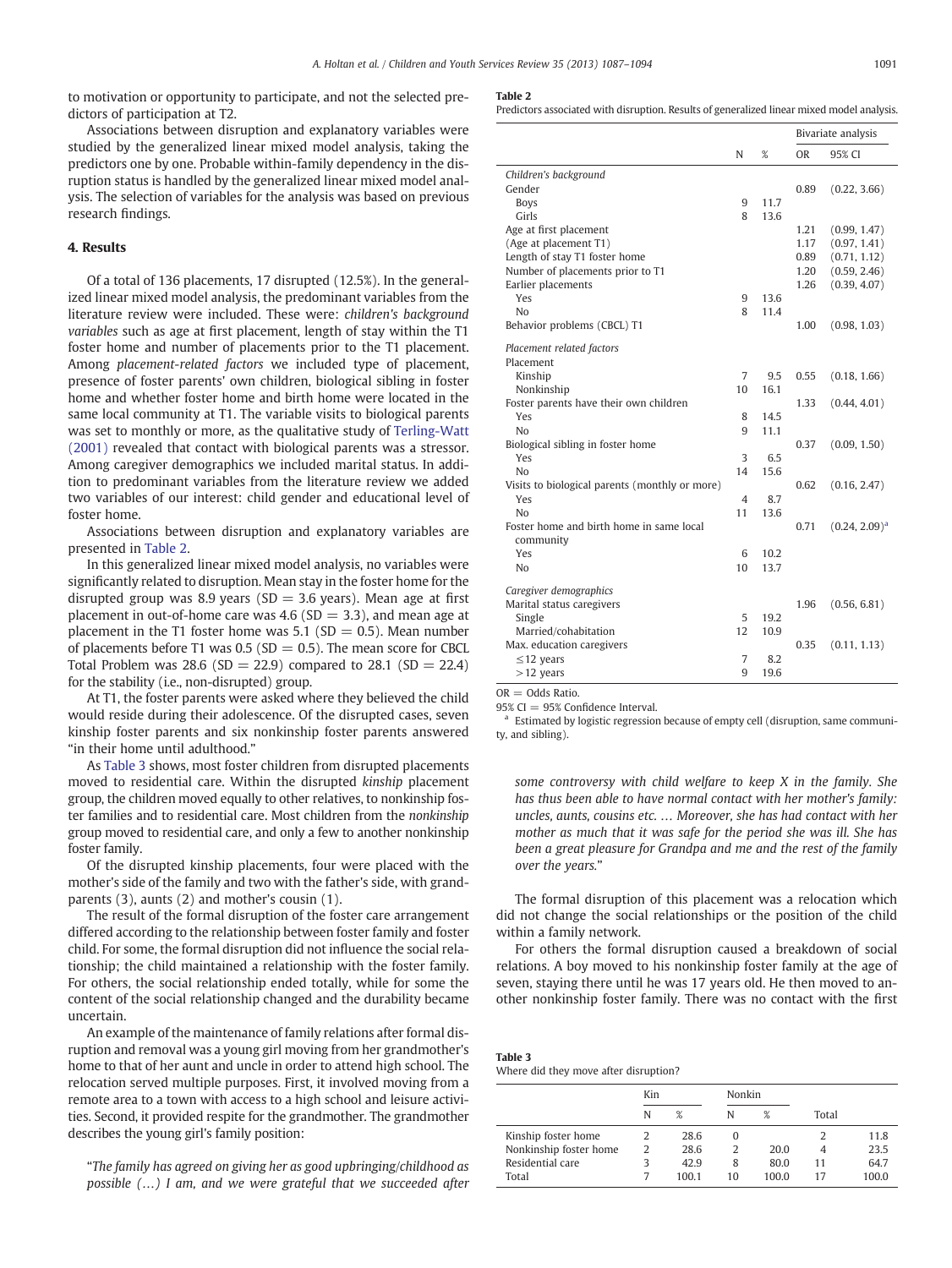family after the removal. The first foster father describes the reason for the disruption:

"The child's relationship to the mother always made unbearable situations with untruths. This developed the last nine months after we got a new caseworker. (…) The child protection caseworker destroyed the relationships. She was inexperienced and should never work in child protection. She took side with his mother and believed all the stories, large and small."

When asked "what do you think the boy thinks about his relationship to the foster family?" the family answered that they thought he believed that he was part of the family. Their perspective, however, was that he was completely outside the family, with no family relationship. For this youth the formal disruption ended his social and family relations with the family he had lived with from the age of seven to age 17.

An example of formal disruption where the social relationship became unpredictable and uncertain was a boy placed in nonkinship foster care at age one. At the age of 15 he moved to residential care. After removal, contact between the young boy and the foster parents occurred about once a month. The foster parents stated that they had wanted the removal. They thought the boy both felt them to be his closest family and yet felt himself to be completely outside the foster family. For them, however, he was "a little off" their family due to

"threatening and negative behavior at home that created fear and distance (…) Sad that he has made some bad choices, hope it changes in the future. It is very dependent on the choices he makes now, if he manages to refrain from drug addiction and violence."

The formal disruption caused uncertainty in the content and the durability of the social relationship between the youth and the foster family. Future family relations might depend on the resources of the foster child, which may be poor.

#### 5. Discussion

Our sample consists of placements that have "survived" through previous challenges. The specific character of the sample studied is long-term placements that disrupted after a mean length of 8.9 years within the foster home. The disruption rate of 12.5% is low compared with findings from previous research. The reason for the low incidence of disruption compared to research findings might be the fact that samples of research on stability generally are composed of children placed for a shorter time, as the highest risk of disruption is during the first six months of placement [\(Oosterman et al., 2007](#page-6-0)).

A main principle of child-protection policies in Norway is the best interest of the child. Maintaining stability and preventing disruption is a major aim within foster-care policy and practice, believed to be in the best interest of the child ([Barth, 1998; Berridge & Cleaver, 1987;](#page-6-0) [Bullock, Little, & Millham, 1993; Marsh & Triseliotis, 1993; Millham,](#page-6-0) [1986\)](#page-6-0). In our analysis of children with long-term placement in kinship and nonkinship foster care, none of the predominant variables from previous literature were significantly associated with disruption.

Although we found no significant association between child behavior and disruption, the mean score of CBCL Total Problem was 28.6 compared to 14.4 found in a Swedish sample of schoolchildren  $(6-16 \text{ years}) N = 1314$  [\(Larsson & Frisk, 1999\)](#page-6-0).

Some studies find that the stability of kinship foster care is linked to the stability of the initial placement [\(Holtan et al., 2005; Koh &](#page-6-0) [Testa, 2008; Lernihan & Kelly, 2006; Strijker et al., 2008](#page-6-0)). Kinship placement appeared more stable than nonkinship placement at T1, as children in kinship foster care had fewer previous placements than children in nonkinship placements before the T1 placement [\(Holtan et al., 2005](#page-6-0)). However, at T2, stability did not differ between types of placement. When kinship placements broke down after several years, the stability rate between kinship and nonkinship placements did not differ. In accordance with our finding, [Koh and Testa](#page-6-0) [\(2008\)](#page-6-0) report from their study of matched samples in kinship and nonkinship foster homes that the initial placement was more stable in kinship placement even after controlling for a range of characteristics. They suggest that kinship placement seems to be associated with factors related to altruism and family duty. Pointing in the same direction as our study, they found that the two types of placements were similar in their risk of more than two placements within a year, meaning that children in nonkinship foster homes were more likely to move out of their first placement but had no higher risk of experiencing a third move within a year. It might be suggested that when children remain with the foster family over time, a similar pattern of relationships seems to develop in nonkinship foster families as the initial kinship bonds and relationships. However as our examples from the qualitative data have shown, a variety of social relationship patterns exist between foster child and foster family after the formal foster care disruption. Kinship foster care implies a network based on cultural values of solidarity, confidence and durability [\(Holtan, 2008\)](#page-6-0), which may facilitate the maintenance of relationships after formal disruption.

Our study revealed no relational pattern within kinship placements that disrupted. We cannot confirm the findings of [Lutman,](#page-6-0) [Hunt, and Waterhouse \(2009\)](#page-6-0) from the UK, which indicated that placements with aunts and uncles were more likely to disrupt than those with grandparents.

In their systematic review, [Oosterman et al. \(2007\)](#page-6-0) reported that the findings were contradictory when univariate and multivariate results were compared. The authors conclude that this might suggest that more insight into the processes leading up to placement disruption may be explored through causal models. As our study of longterm foster care placements did not replicate any of the previous research findings, we will add that there is a need for qualitative approaches in order to explore the process of inclusion or exclusion of children in long-term kinship and nonkinship foster care. At T1, all kinship foster parents believed that the child should grow up in their family, as did most of the nonkinship foster parents. Several years later, something might have gone wrong, leading to the dissolution of the foster family. This "something" might be unique for the actual placement, about which we lack information.

Although stability in foster-care placements is generally assumed to protect children from developmental and social problems later in life, we need to point out that this is based on the premise that foster caregivers are able to meet the current needs of that particular child. This may not always be the case. In our study we lack information about the reasons for disruption. We know from studies from Norway [\(NOU: 23, 2004\)](#page-6-0), Sweden [\(Statens offentliga Utredningar, 2011](#page-7-0)) and the UK [\(Waterhouse, Clough, & Le Fleming, 2000](#page-7-0)) that abuse and neglect of children in state custody occur. Findings from studies of maltreatment in foster care show that children in nonkinship foster care were more likely than children in kinship foster care to experience maltreatment [\(Benedict, Zuravin, Somer](#page-6-0)field, & Brandt, 1996; [Winokur, Crawford, Longobardi, & Valentine, 2008; Zuravin, Benedict,](#page-6-0) & Somerfi[eld, 1993](#page-6-0)). There might also be situations other than maltreatment in which a change in placement represents an improvement of care. In a Norwegian study, [Christiansen \(2011\)](#page-6-0) in fact found that disrupted placements in most cases had actually been developmentally beneficial for the child and that a lasting relationship with the foster family members persisted after the child had moved out of the family.

Change in foster care is also sometimes requested by the child. Because children are increasingly likely to play a part in the decisionmaking process leading to changes in foster-care placement, future studies should also take children's views into account when trying to explain why some placements disrupt.

The strength of the study is both its longitudinal design as well as the geographical area of the study. Since there is not much research on the stability of long-term placements within the Nordic welfare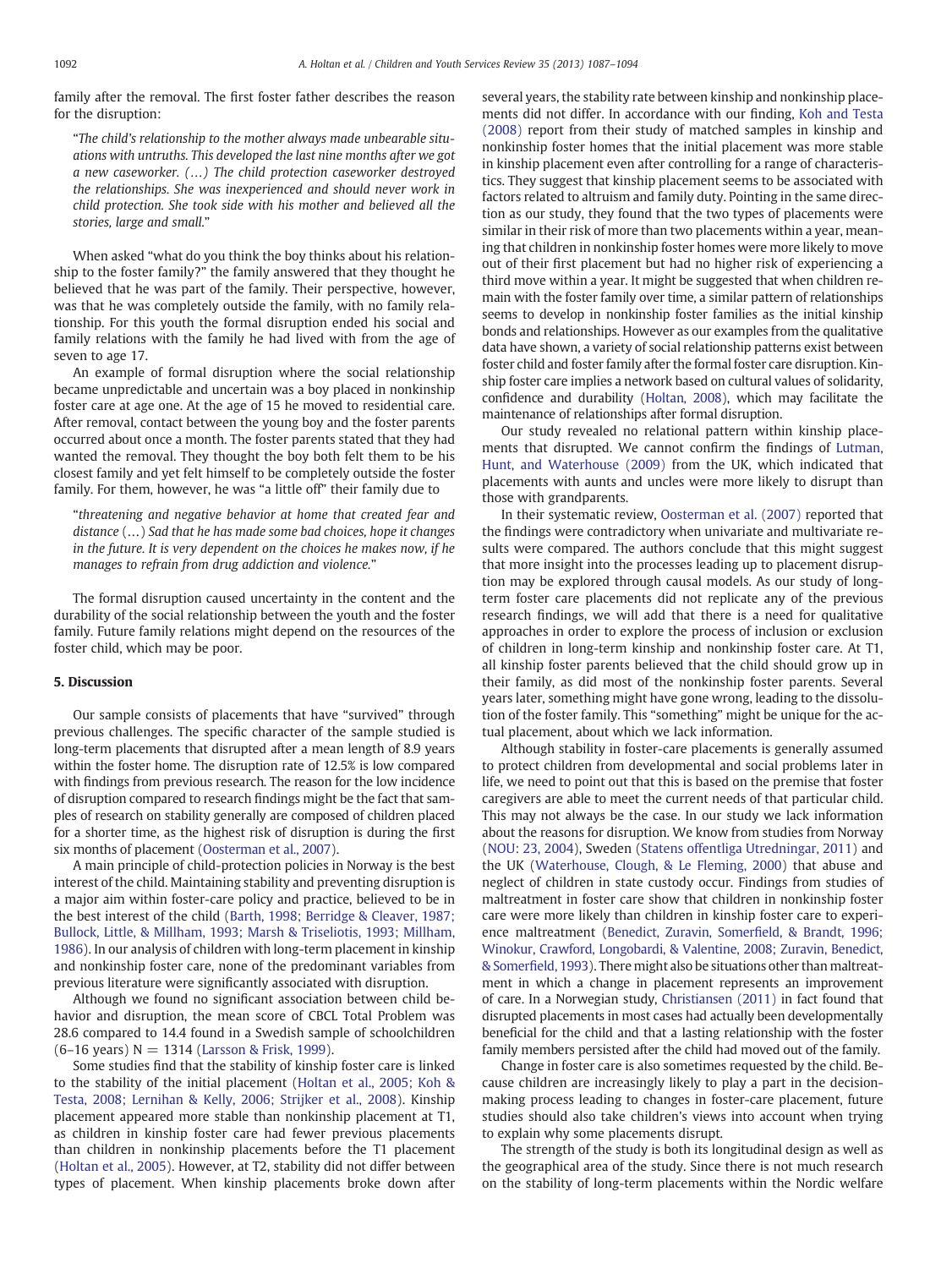<span id="page-6-0"></span>state model, the study is needed. As this study did not find any significant explanatory factors other than those known from the literature, it contributes to the field by calling attention to a need for other study designs as well as the need to consider other factors when trying to understand the phenomenon of stability and disruption.

#### 5.1. Limitation

One major limitation is that the study was designed to analyze long-term effects of kinship and nonkinship foster care and was not set up especially to analyze stability and disruption. Because these data were not collected around the time of disruption, and because there was rather large variability in time lapse from T1 to disruption, the scores may not reflect the children's behavioral and social problems at the time of disruption. The rate of attrition at T2 was 41.6%. From the attrition analysis, we do not know whether data are missing at random or not. However, no significant differences between participants and non-participants were found, nor were any variables found that may be assumed to influence disruption status. Although no significant differences between participants and non-participants were identified, it is likely that some unknown factors associated with disruption also affected participation at T2.

For 129 children and youths, the foster parents were the only source of information, and their information could not be controlled for by second informants. However, since we asked the respondents twice (T1 and T2), information about placement history, placementrelated factors (e.g., type of placement and siblings) and social demographics of foster parents were controlled for.

#### 5.2. Conclusions

Even if the disruption rate of 12.5% in this study seems low at first glance, it is important to add that the context of this study is a Nordic country, where long-term stable foster care rather than adoption is the goal for children in foster care. For children who have remained in foster care for many years, like the children in this study, relationships with the birth family might have been loosened, making the loss of a relationship with the foster family network more dramatic. There is nothing in the child-protection regulations in Norway that secures a relationship between a child and the disrupted foster family. These children might be "lost" in care. There is a discussion in Norway now to allow adoption for young children who will need care throughout their entire childhood (NOU:5, 2012).

Current research on disruption has major limitations. We need research that explores the quality of care, the process leading to disruption, the relationships between foster-family members and the foster child, the role of the child-protection services and the association between disruption and caregiver demographics. We suggest analysis grounded in the experiences of those involved. There also is a need to analyze stability and disruption within kinship placements across subgroups (e.g., grandparents, aunts, maternal or paternal placements).

#### References

- Achenbach, T. M. (1991). [Manual for the Child Behavior Checklist/4](http://refhub.elsevier.com/S0190-7409(13)00145-X/rf0255)–18 and 1991 Profile. [Burlington: Manual for the Child Behavior Checklist/4](http://refhub.elsevier.com/S0190-7409(13)00145-X/rf0255)–18 and 1991 Profile.
- Ainsworth, F., & Maluccio, A. N. (1998). [Kinship care: False dawn or new hope?](http://refhub.elsevier.com/S0190-7409(13)00145-X/rf0005) Australian [Social Work](http://refhub.elsevier.com/S0190-7409(13)00145-X/rf0005), 51(4), 3–8.
- Akin, B. A. (2011). [Predictors of foster care exits to permanency: A competing risks](http://refhub.elsevier.com/S0190-7409(13)00145-X/rf0010) analysis of reunifi[cation, guardianship, and adoption.](http://refhub.elsevier.com/S0190-7409(13)00145-X/rf0010) Children and Youth Services [Review](http://refhub.elsevier.com/S0190-7409(13)00145-X/rf0010), 33, 999–1011.
- Altshuler, S. J. (1999). [Constructing genograms with children in care: Implications for](http://refhub.elsevier.com/S0190-7409(13)00145-X/rf0015) [casework practice.](http://refhub.elsevier.com/S0190-7409(13)00145-X/rf0015) Child Welfare, 78, 777–790.
- Andersson, G. (2005). [Family relations, adjustment and well-being in a longitudinal](http://refhub.elsevier.com/S0190-7409(13)00145-X/rf0020) study of children in care. [Child & Family Social Work](http://refhub.elsevier.com/S0190-7409(13)00145-X/rf0020), 10, 43-56.
- Backe-Hansen, E., Egelund, T., & Havik, T. (2010). [Barn og unge i fosterhjem en](http://refhub.elsevier.com/S0190-7409(13)00145-X/rf0025) [kunnskapsstatus.](http://refhub.elsevier.com/S0190-7409(13)00145-X/rf0025) Oslo: NOVA.
- Barth, R. P. (1998). [Abusive and neglecting parents and the care of their children. In](http://refhub.elsevier.com/S0190-7409(13)00145-X/rf0260) [Mary Ann Mason, Arlene Skolnick, & Stephen Sugarman \(Eds.\),](http://refhub.elsevier.com/S0190-7409(13)00145-X/rf0260) All our families (pp. 217–[236\). New York: Oxford University Press.](http://refhub.elsevier.com/S0190-7409(13)00145-X/rf0260)
- Benedict, M. I., Zuravin, S., Somerfield, M., & Brandt, D. (1996). [The reported health](http://refhub.elsevier.com/S0190-7409(13)00145-X/rf0035) [and functioning of children maltreated while in family foster care.](http://refhub.elsevier.com/S0190-7409(13)00145-X/rf0035) Child Abuse & [Neglect](http://refhub.elsevier.com/S0190-7409(13)00145-X/rf0035), 20, 561–571.
- Berger, L. M., Bruch, S. K., Johnson, E. L. James, S. & Rubin, D. (2009). [Estimating the](http://refhub.elsevier.com/S0190-7409(13)00145-X/rf0040) "impact" [of out-of-home placement on child well-being: Approaching the problem](http://refhub.elsevier.com/S0190-7409(13)00145-X/rf0040) of selection bias. [Child Development](http://refhub.elsevier.com/S0190-7409(13)00145-X/rf0040), 80, 1856–1876.
- Berridge, D., & Cleaver, H. (1987). [Foster home breakdown.](http://refhub.elsevier.com/S0190-7409(13)00145-X/rf0045) Oxford: Blackwell.
- Bowlby, J. (1973). [Attachment and loss. Separation](http://refhub.elsevier.com/S0190-7409(13)00145-X/rf0265), 2 vols., London: Pimlico.
- Broad, B. (2004). [Kinship care for children in the UK: Messages from research, lessons](http://refhub.elsevier.com/S0190-7409(13)00145-X/rf0050) for policy and practice. [European Journal of Social Work](http://refhub.elsevier.com/S0190-7409(13)00145-X/rf0050), 7, 211–227.
- Bullock, R., Little, M., & Millham, S. (1993). [Going home: Returning children separated](http://refhub.elsevier.com/S0190-7409(13)00145-X/rf0055) from their families. [Aldershot: Dartmouth Publishing.](http://refhub.elsevier.com/S0190-7409(13)00145-X/rf0055)
- Carlson, G. L. J. (2002). [An examination of selected variables affecting the outcomes for](http://refhub.elsevier.com/S0190-7409(13)00145-X/rf0270) [adult former foster children placed in Baltimore City: The impact of placement](http://refhub.elsevier.com/S0190-7409(13)00145-X/rf0270) stability and type of out-of-home care. [Dissertation Abstracts International, 2002,](http://refhub.elsevier.com/S0190-7409(13)00145-X/rf0270) [July, 378-a.](http://refhub.elsevier.com/S0190-7409(13)00145-X/rf0270)
- Chamberlain, P., Price, J. B., Reid, J. B., Landsverk, J., Fisher, P. A., & Stoolmiller, M. (2006). [Who disrupts from placement in foster and kinship care?](http://refhub.elsevier.com/S0190-7409(13)00145-X/rf0060) Child Abuse & [Neglect](http://refhub.elsevier.com/S0190-7409(13)00145-X/rf0060), 30, 409–424.
- Chew, R. J. (1998). [Development, attachment and play in drug-exposed children of multi](http://refhub.elsevier.com/S0190-7409(13)00145-X/rf0065)ple foster care placements. [Alameda: California School of Professional Psychology.](http://refhub.elsevier.com/S0190-7409(13)00145-X/rf0065)
- Christiansen, Ø. (2011). [Når barn plasseres utenfor hjemmet: beslutinger, forløp og](http://refhub.elsevier.com/S0190-7409(13)00145-X/rf0070) relasjoner. [Avhandling. Universitetet i Bergen.](http://refhub.elsevier.com/S0190-7409(13)00145-X/rf0070)
- Christiansen, Ø., Havik, T., & Anderssen, N. (2010). [Arranging stability for children in](http://refhub.elsevier.com/S0190-7409(13)00145-X/rf0075) long-term out-of-home care. [Children and Youth Services Review](http://refhub.elsevier.com/S0190-7409(13)00145-X/rf0075), 32, 913–921.
- Connell, C. M., Vanderploeg, J. J., Flaspohler, P., Katz, K. H., Saunders, L., & Tebes, J. K. (2006). [Changes in placement among children in foster care: A longitudinal](http://refhub.elsevier.com/S0190-7409(13)00145-X/rf0080) [study of child and case in](http://refhub.elsevier.com/S0190-7409(13)00145-X/rf0080)fluences. The Social Service Review, 80, 398–418.
- del Valle, J. F., López, M., Montserrat, C., & Bravo, A. (2009). [Twenty years of foster care](http://refhub.elsevier.com/S0190-7409(13)00145-X/rf0085) in Spain: Profiles, patterns and outcomes. [Children and Youth Services Review](http://refhub.elsevier.com/S0190-7409(13)00145-X/rf0085), 31, 847–[853.](http://refhub.elsevier.com/S0190-7409(13)00145-X/rf0085)
- Eggertsen, L. (2008). [Primary factors related to multiple placements for children in](http://refhub.elsevier.com/S0190-7409(13)00145-X/rf0090) [out-of-home care.](http://refhub.elsevier.com/S0190-7409(13)00145-X/rf0090) Child Welfare, 87, 71–90.
- Geen, R. (2000). [In the interest of children: Rethinking federal and state policies affect](http://refhub.elsevier.com/S0190-7409(13)00145-X/rf0095)[ing kinship care.](http://refhub.elsevier.com/S0190-7409(13)00145-X/rf0095) Policy & Practice, 58, 19–27.
- Harden, B. J. (2004). [Safey and stability for foster children: A developmental perspec](http://refhub.elsevier.com/S0190-7409(13)00145-X/rf0100)tive. [The Future of Children](http://refhub.elsevier.com/S0190-7409(13)00145-X/rf0100), 14, 31–47.
- Hegar, R. L., & Scannapieco, M. (1999). [Kinship foster care: Policy, practice, and research.](http://refhub.elsevier.com/S0190-7409(13)00145-X/rf0105) [New York: Oxford University Press.](http://refhub.elsevier.com/S0190-7409(13)00145-X/rf0105)
- Holland, S., Faulkner, A., & Perez-del-Aguila, R. (2005). [Promoting stability and conti](http://refhub.elsevier.com/S0190-7409(13)00145-X/rf0110)[nuity of care for looked after children: A survey and critical review.](http://refhub.elsevier.com/S0190-7409(13)00145-X/rf0110) Child & Family [Social Work](http://refhub.elsevier.com/S0190-7409(13)00145-X/rf0110), 10, 29–41.
- Holtan, A. (2008). [Family types and social integration in kinship foster care.](http://refhub.elsevier.com/S0190-7409(13)00145-X/rf9000) Children [and Youth Services Review](http://refhub.elsevier.com/S0190-7409(13)00145-X/rf9000), 1022–1036.
- Holtan, A., Rønning, J., Handegård, B. H., & Sourander, A. (2005). [A comparison of men](http://refhub.elsevier.com/S0190-7409(13)00145-X/rf9005)[tal health problems in kinship and nonkinship foster care.](http://refhub.elsevier.com/S0190-7409(13)00145-X/rf9005) European Child & Adoles[cent Psychiatry](http://refhub.elsevier.com/S0190-7409(13)00145-X/rf9005), 14, 200–207.
- Hurlburt, M. S., Chamberlain, P., Degarmo, D., Zhang, J., & Price, J. M. (2010). [Advancing](http://refhub.elsevier.com/S0190-7409(13)00145-X/rf0115) [prediction of foster placement disruption using brief behavioral screening.](http://refhub.elsevier.com/S0190-7409(13)00145-X/rf0115) Child [Abuse & Neglect](http://refhub.elsevier.com/S0190-7409(13)00145-X/rf0115), 34, 917–926.
- Iglehart, A. P. (1994). [Kinship foster care: Placement, service, and outcome issues.](http://refhub.elsevier.com/S0190-7409(13)00145-X/rf0120) Chil[dren and Youth Services Review](http://refhub.elsevier.com/S0190-7409(13)00145-X/rf0120), 16, 107–112.
- James, S. (2004). [Why do foster care placements disrupt? An investigation of reasons](http://refhub.elsevier.com/S0190-7409(13)00145-X/rf0125) [for placement change in foster care.](http://refhub.elsevier.com/S0190-7409(13)00145-X/rf0125) The Social Service Review, 78, 602–627.
- Koh, E., & Testa, M. F. (2008). [Propensity score matching of children in kinship and](http://refhub.elsevier.com/S0190-7409(13)00145-X/rf0130) [nonkinship foster care: Do permanency outcomes still differ?](http://refhub.elsevier.com/S0190-7409(13)00145-X/rf0130) Social Work Research, 32[, 105](http://refhub.elsevier.com/S0190-7409(13)00145-X/rf0130)–116.
- Larsson, B., & Frisk, B. (1999). [Social competence and emotional/behaviour problems](http://refhub.elsevier.com/S0190-7409(13)00145-X/rf0140) in 6-16 year-old Swedish schoolchildren. [European Child & Adolescent Psychiatry](http://refhub.elsevier.com/S0190-7409(13)00145-X/rf0140), 8[, 24](http://refhub.elsevier.com/S0190-7409(13)00145-X/rf0140)–33.
- Leathers, S. J. (2006). [Placement disruption and negative placement outcomes among](http://refhub.elsevier.com/S0190-7409(13)00145-X/rf0145) [adolescents in long-term foster care: The role of behavior problems.](http://refhub.elsevier.com/S0190-7409(13)00145-X/rf0145) Child Abuse [& Neglect](http://refhub.elsevier.com/S0190-7409(13)00145-X/rf0145), 30, 307–324.
- Lernihan, U., & Kelly, G. (2006). [Kinship care as a route to permanent placement. In D.](http://refhub.elsevier.com/S0190-7409(13)00145-X/rf0275) Ivaniec (Ed.), [The child's journey through care](http://refhub.elsevier.com/S0190-7409(13)00145-X/rf0275) (pp. 99–112). Chichester: John Wiley [& Sons, Ltd.](http://refhub.elsevier.com/S0190-7409(13)00145-X/rf0275)
- Lutman, E., Hunt, J., & Waterhouse, S. (2009). [Placement stability for children in kinship](http://refhub.elsevier.com/S0190-7409(13)00145-X/rf0155) [care. A long-term follow-up of children placed in kinship care through care pro](http://refhub.elsevier.com/S0190-7409(13)00145-X/rf0155)ceedings. [Adopting & Fostering](http://refhub.elsevier.com/S0190-7409(13)00145-X/rf0155), 33, 28–39.
- Marsh, P., & Triseliotis, J. (1993). [Prevention and reuni](http://refhub.elsevier.com/S0190-7409(13)00145-X/rf0160)fication in child care. London: B.T. [Batsford.](http://refhub.elsevier.com/S0190-7409(13)00145-X/rf0160)
- Millham, S. (1986). [Lost in care: The problems of maintaining links between children in](http://refhub.elsevier.com/S0190-7409(13)00145-X/rf0165) [care and their families.](http://refhub.elsevier.com/S0190-7409(13)00145-X/rf0165) Aldershot: Gower.
- NOU: 23 (2004). [Barnehjem og spesialskoler under lupen.](http://refhub.elsevier.com/S0190-7409(13)00145-X/rf0280) Nasjonal kartlegging av [omsorgssvikt og overgrep i barnevernsinstitusjoner 1945](http://refhub.elsevier.com/S0190-7409(13)00145-X/rf0280)–1980 (Rep. No. 23). Oslo: [Statens forvaltningstjeneste, Informasjonsforvaltning.](http://refhub.elsevier.com/S0190-7409(13)00145-X/rf0280)
- NOU:5 (2012). [Bedre beskyttelse av barns utvikling \(Rep. No. 5\).](http://refhub.elsevier.com/S0190-7409(13)00145-X/rf0285) Oslo: Barne- og [likestillingsdepartementet.](http://refhub.elsevier.com/S0190-7409(13)00145-X/rf0285)
- Oosterman, M., Schuengel, C., Wim Slot, N., Bullens, R. A. R., & Doreleijers, T. A. H. (2007). [Disruptions in foster care: A review and meta-analysis.](http://refhub.elsevier.com/S0190-7409(13)00145-X/rf0170) Children and Youth Services [Review](http://refhub.elsevier.com/S0190-7409(13)00145-X/rf0170), 29, 53–76.
- Palmer, S. E. (1996). [Placement stability and inclusive practice in foster care: An empir](http://refhub.elsevier.com/S0190-7409(13)00145-X/rf0175)ical study. [Children and Youth Services Review](http://refhub.elsevier.com/S0190-7409(13)00145-X/rf0175), 18, 589–601.